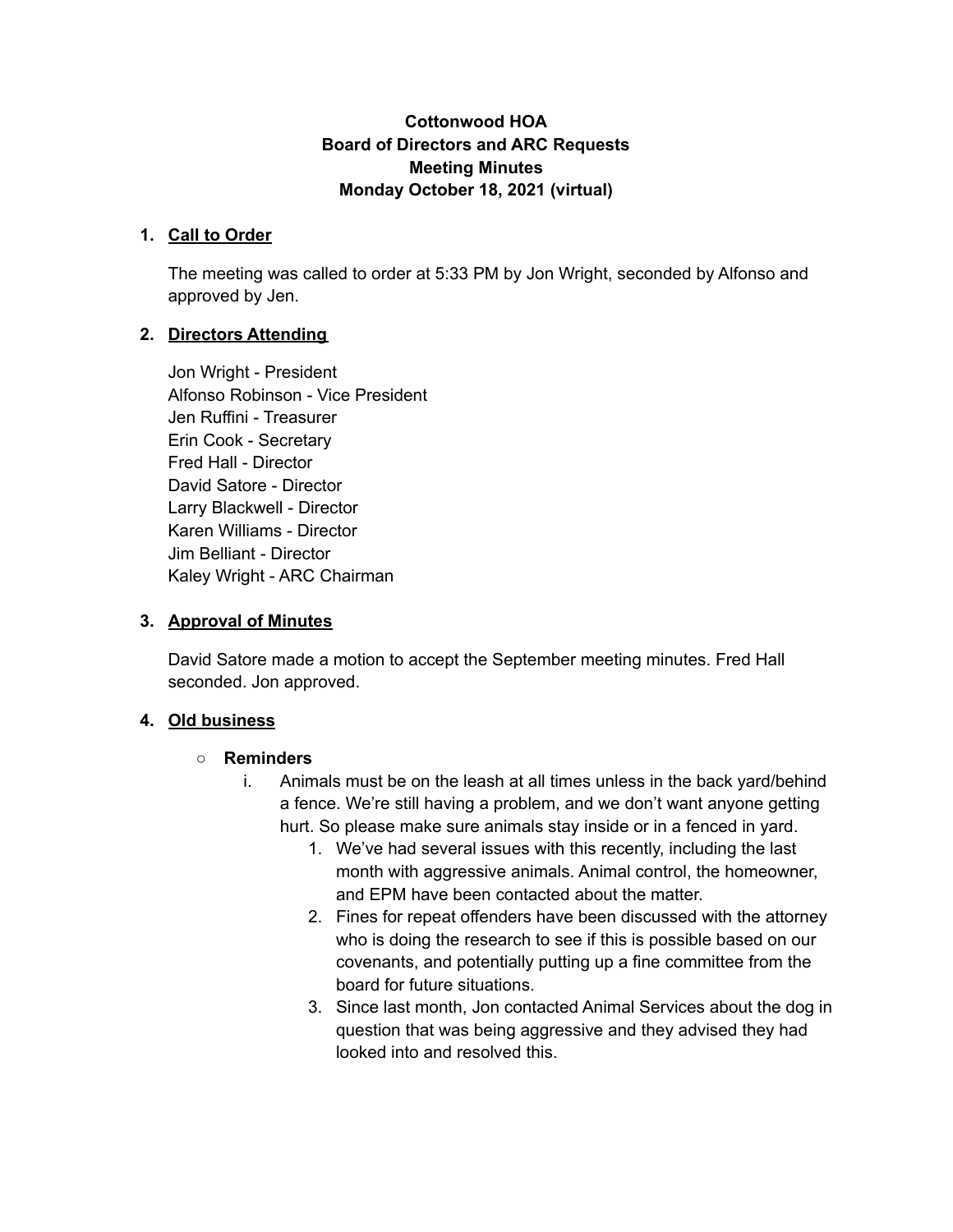- ii. Trash cans need to be put up promptly. Holidays may be an exception, with the trash companies behind schedule, but in general please bring in your bins.
- iii. Yard maintenance please make sure to edge, mow, and remove cuttings from the street especially with the pressure washing if it kicks up anything.

### **○ Ambulance Discussion**

i. Still up in the air between the homeowner's attorney and ours due to waiting on questions to be answered.

# **○ Speeding**

i. Continues to be an ongoing problem, but we decided last month not to pursue physical options (speedbumps) due to finances at this time.

## **5. New Business**

## **○ Financial Discussion - Kevin Etheridge (Etheridge Property Management)**

- i. Financial reports for period ending September 30, 2021.
	- 1. Annual Dues \$429 represents what we've collected for annuals dues this month; to the right, year-to-date actual \$57,233.85 is the total amount collected in HOA fees for 2021. \$59,290 was the budget, what we expected to collect.
	- 2. Late fees year-to-date actual collection of late fees is \$4510; interest income total for the year \$19.57; misc income, \$75; \$540 collected for gate openers giving us a total revenue of \$57,913.62.
	- 3. Expenses: road fund, \$15,000 for year to date actual; this is the amount of road funds transferred from operating account to road fund account for 2021. Year to date budget is \$5250; the 2021 budget called for \$15,000. Angie may need to adjust this number in the computer for the road fund budget. This \$15,000 has already been transferred.
	- 4. Insurance Locklin is our general liability \$1555; renewed earlier in the year. Directors and officers policy \$900. Insurance crime bond (required by Florida) \$226.
	- 5. Licenses and permits \$61.25 year-to-date actual paid to Florida's Secretary of State (Florida required).
	- 6. Street lighting purchases \$0 spent for the year; in years past we've had to buy 5-6 lights so we have this category but it won't always have purchases made.
	- 7. Legal fees \$4417.60 year-to-date, nothing this month. Misc expenses \$75, \$222.64 for the year.
	- 8. Accounting fees \$0.
	- 9. Fence/walls/gates, \$7823.08 for the year. This includes Johnson Communications bills and we paid All Tech Systems \$2888 for the front gate repair this month, with the month's total being \$3328.99.
	- 10. Common area maintenance; nothing for this month, \$5211 so far 2021.
	- 11. Office expense \$109.34 this month, \$1359.09 year to date.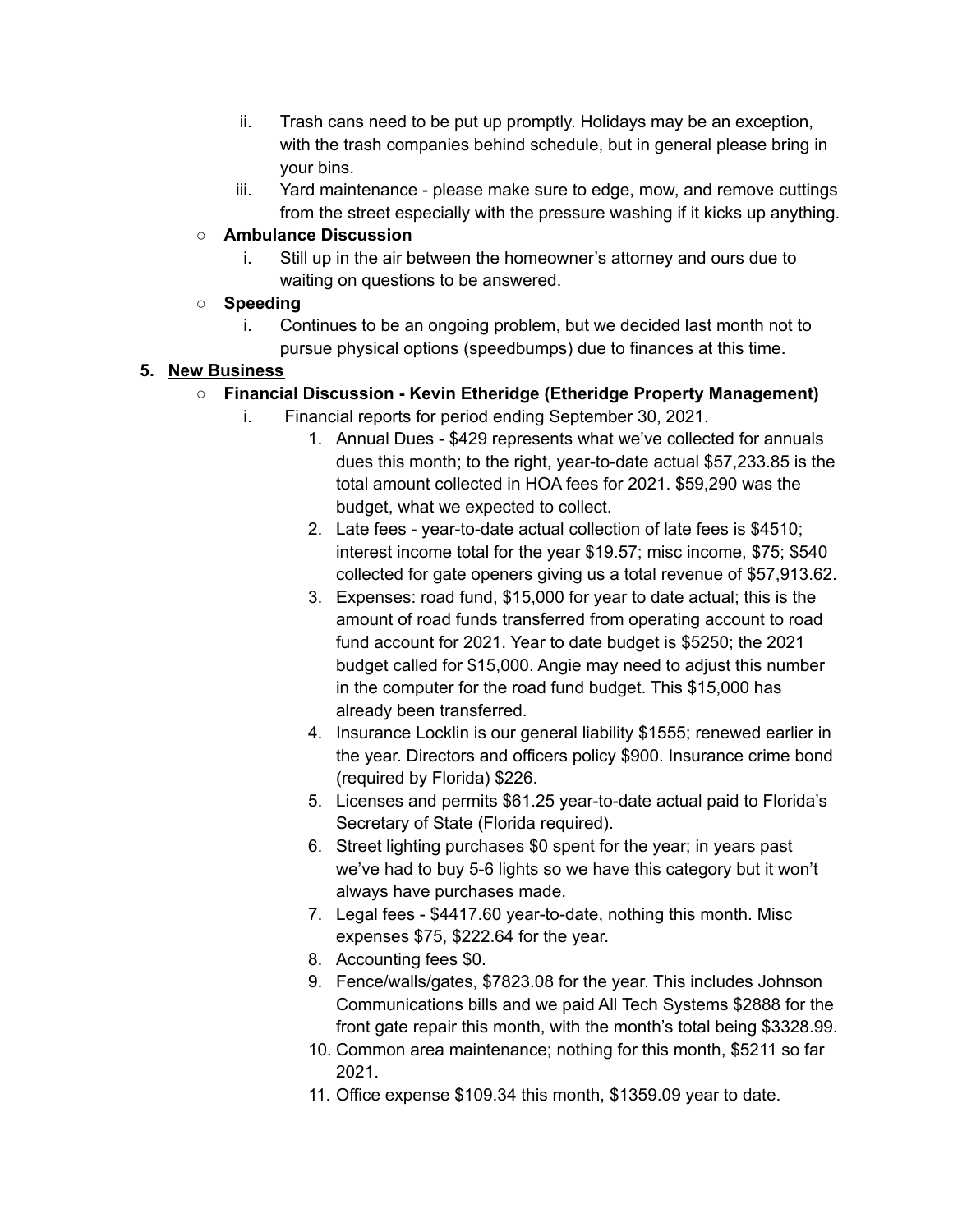- 12. Postage and delivery; \$0 this month, \$674.08 for the year.
- 13. Management fees (EPM's fees); \$675 this month, \$6075 year to date.
- 14. HOA meeting fees, \$0 for the whole year.
- 15. Lawn maintenance \$387.50 this month, \$3375 for the year.
- 16. Landscape, \$0 for the year.
- 17. Telephone/internet, \$0 this month, \$1268.04 for the year.
- 18. Electric, \$ 958.04 for the month, \$8609.73 for the year.
- 19. Total expenses for the year are so far \$57,187.80; total revenue is \$57,913.62. Net operating income \$725.82; expenses have been up a little this year, we've made our reserve transfer already. There are some items pretty far over budget such as common area maintenance that have caused this.
- 20. Operating account had \$23061.54; the road fund account \$44176.68. Aged receivables report showing total owed is \$1924.28; this is primarily 5 owners contributing this number, which have been turned over to the HOA attorney.
- ii. Questions for September Financials
	- 1. What date was this sent with the figures you're using?
		- a. 10/11/21 and sent to board same day, statement ends 09/30/21.
- iii. Email with questions from Mr. Brimer:
	- 1. **Question #3**, the \$5000 from the road fund in 2020 was the amount transferred from the operating account to the road fund account. We've sent Mr. Brimer a list of all the expenses, but not the income since it wasn't requested but we can do that to clear the questions. When we pay the road fund we pay it from the operating account so it's on the income statement showing FROM operating TO road fund.
	- 2. **Question #5** "\$3,788.96 was spent for legal fees, but invoices only total \$1,050.00". The difference of \$2738.96 is probably going to be the legal fees we paid for the lawsuit earlier this year. Will have to look into this further, but currently believe it's part of the settlement paid.
	- 3. **Question #9** "The ledger identifies a dollar amount of \$1,825.18 was spent for postage and delivery, but invoices only total \$551.76, an unaccounted difference of \$1,273.42." We don't generate invoices for postage, but we do have postage logs I can find and provide.
- iv. Property Management Agreement
	- 1. EPM has sent an updated management agreement with an increased monthly fee from \$675 to \$850; Cottonwood is currently paying less than what EPM would normally bid a neighborhood of our size since they came on before all the lots were built and had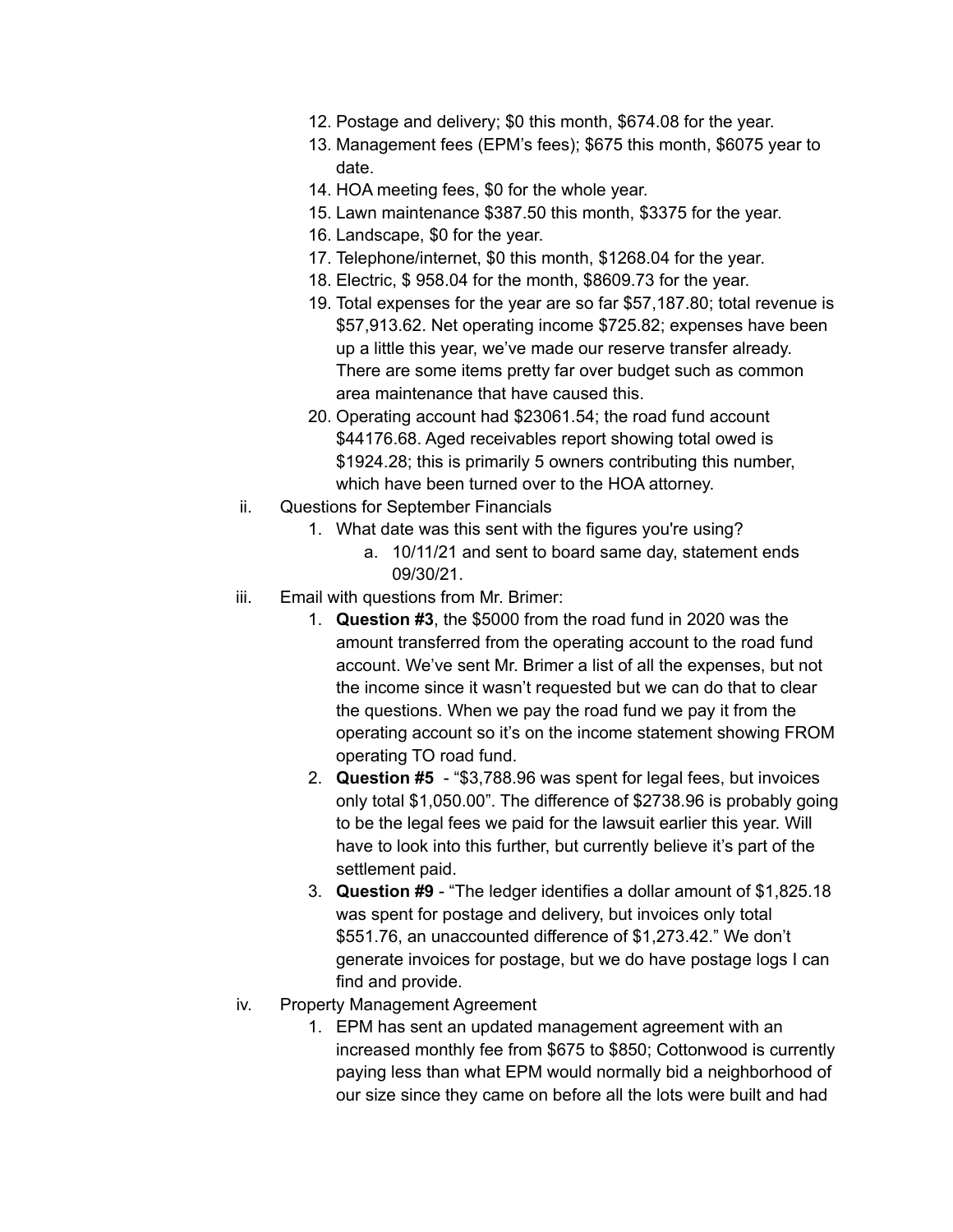an agreement with prior President David Ellis that if their involvement with meetings was primarily kept to the annual meeting then they could keep the fees minimal.This was an oral agreement.

- v. Questions from the Board
	- 1. Cottonwood has a website; is it EPMs responsibility to maintain the site?
		- a. We're not responsible for maintaining the site, it was added on after we joined Cottonwood. There's a site manager that we contract out and they update the site and she has her own separate yearly charge. We tell her what you guys request, but you have a separate web master.
	- 2. Covenants and Restrictions on the site aren't up to date; one amendment is duplicated but labeled as something else, and another that's missing.
		- a. EPM will get with the HOA lawyer about our covenants and get them directly on the website.
	- 3. There are other things on the site that aren't up to date, including a notice about a Quarantine Chat for April of 2020.
		- a. Send a list of the things that need updating and we'll send the request to the web master.
	- 4. How often does EPM drive through the neighborhood?
		- a. Kevin comes through once every 45 days, but the inspector comes once every 10-14 days. Board members can provide input by email about specific things they want us to look at that they know of. Before letters are sent to homeowners they're sent to the Board so the Board can approve/deny the violation. EPM may not always know the full situation whereas the Board will, and this prevents unnecessary violation letters being sent for non-violations or exemptions.
	- 5. It's difficult to justify an increase to the management fees when we feel like all our needs are not currently being met, such as the website being totally out of date - which may also be a Board issue - but there are other issues like this. Some new home owners don't get Cs and Rs and we might direct them to the site but then those aren't up to date so it creates further issues for that new owner.
		- a. They should get a copy of the Cs and Rs at closing, and we send a copy once we get the Estoppel from the closing title company, but we have no way to make sure that USPS delivers it or that the home owner even opens it. It's also up to the buyer coming in to do their own part for this. Either way, our main job is enforcement, accounting, and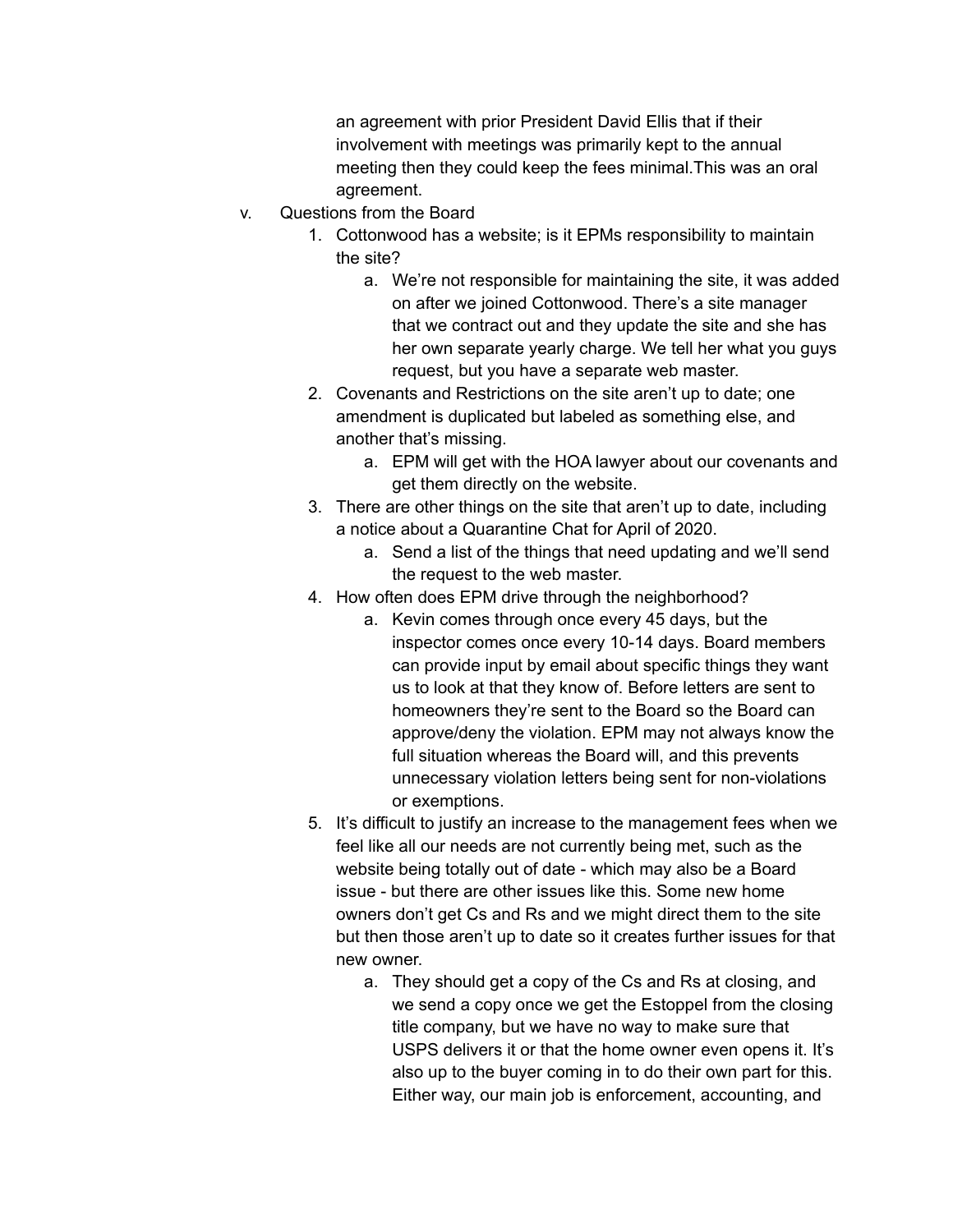bill paying which we do satisfy. The site is something we were asked to do but not given further compensation for, but we will look further into maintaining it more readily.

### **○ Gate Discussion**

- i. Front gate has now been fixed. They said to be patient for a few days while the gate gets used to being used often again. A small part needed to be ordered as well (they didn't charge us for it) but that shouldn't impact basic functionality.
- ii. Gate codes are uploaded and working. For those that haven't sent in remote or gate codes, please get those in so they can have it at the keypad otherwise you'll have to go through the back.

# **○ Fall Garage Sale Date**

i. October 23rd with a backup of November 6th so we don't hit Halloween weekend.

## **○ RV Iron Gate Discussion**

i. Resolved last month with a special meeting.

## **○ Food truck ideas**

i. Just let a board member know if you have a recommendation.

## **○ Alternate Property Management Companies**

- i. We've gotten in contact with several property management companies, including one recommended by All Tech (our new gate company) that we will be discussing.
- ii. EPM is currently proposing \$850/month instead of their current \$675/month which means we'll be paying more than \$10,000 per year for them if we go with this new offer from them.
- iii. **Erin:**
	- 1. The cost differences between EPM's new proposed price and Elite Housing Management (whom we saw at the May meeting) is only about \$3000. This is based on the monthly fees PLUS the estimated additional expenditures we've seen EPM charge us for.
	- 2. For the companies I've spoken to, some were rental only, some were no longer in existence, and some I could not find working contact info for. However, I did speak to MyHomeSpot though I'm waiting to hear back from their owner to get a template contract and estimate from them. I've used them before and they were good at communication before, which is a boon.
	- 3. Secretary at MyHomeSpot stated that they do things a la carte. They have their monthly management fee (fixed cost) and we can add on additional services for things like covenant enforcement (since not all HOAs need this, they have it as a separate cost) and ARC assistance similar to what Elite proposed. I asked if there were ANY additional fees like EPM has charged and she said no, accounting etc is wrapped into the management fees and the postage is separate which is typical for property management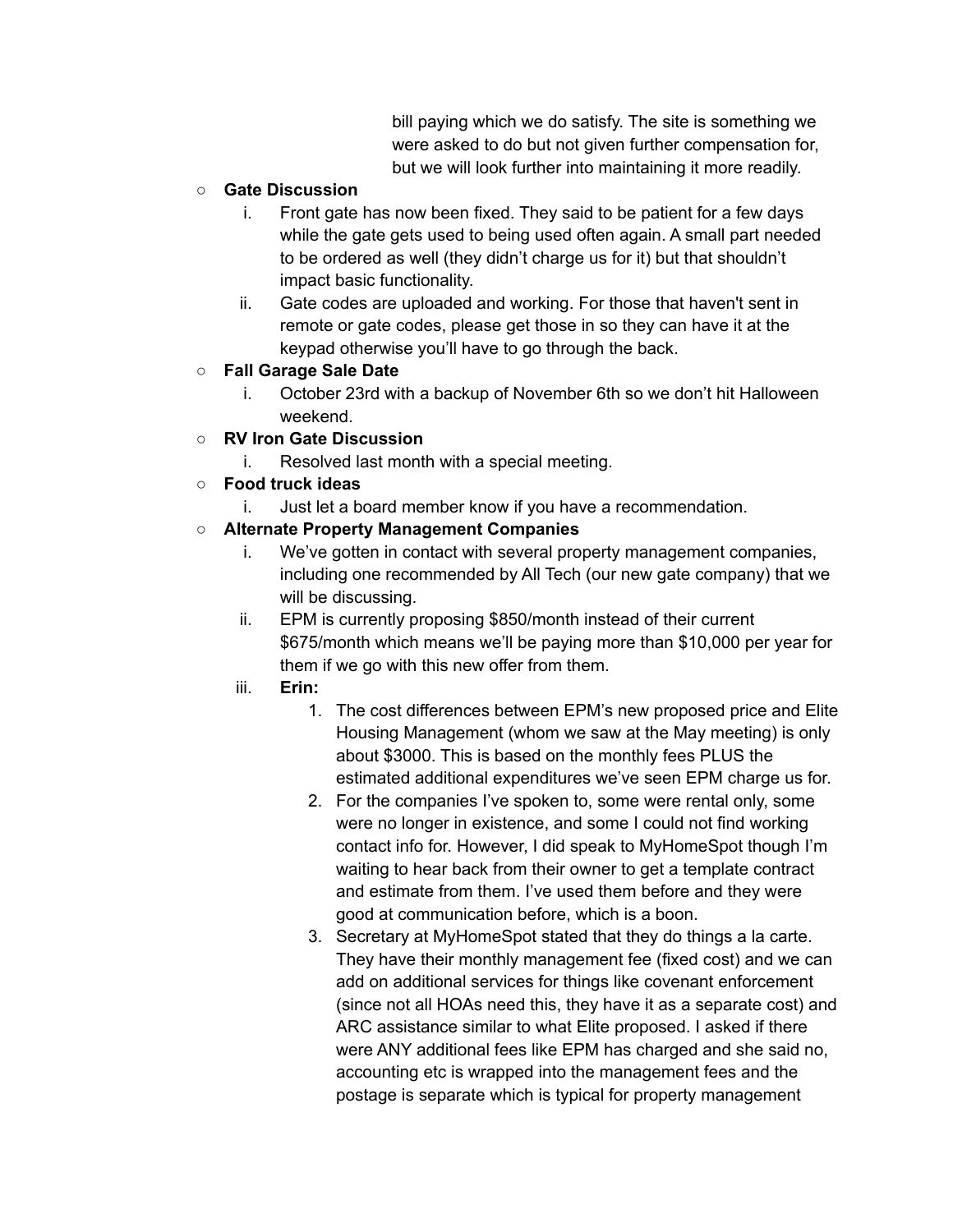companies. I think their fees will be similar to what we've been seeing from these other companies.

- 4. Yearly estimates are: Elite Housing Management would be around \$14-15k, EPM would be around \$13k, and I think that MyHomeSpot would be around the same price. I'm personally willing to pay for what we need to get done so it actually gets done and we get our money's worth.
- iv. Discussion:
	- 1. We need to include with any of these conversations is the addition of a secure website that homeowners can go to where we can post the budget and expenses without fear of it getting out of the community. Larry had his CPA look at last year's budget, but it looks incomplete; having this in a secure place is preferable. It also lets us get a consensus from the community of our neighborhood.
	- 2. **Mr. Brimer**: Keep in mind there's no requirement for HOAs to have a property management company.
	- 3. **Jon**: Let's get our top 3 and then we can discuss this further in November.
	- 4. **Jen**: We had MyHomeSpot before EPM and we had issues with them then.

## **6. ARC Requests**

# **○ Dranginis - Heatherton - Pool**

- i. Pool install, no Porta-A-Potty brought on property. Roberts Pools was the installer. Job is already done due to Roberts showing up one morning without her knowledge. 7 feet from the back fence, 8 feet from her existing back porch. It does meet the requirements of the neighborhood for proximity.
- ii. **All approved.**

# **○ Harris - Brighton - Paint Front Door**

- i. Color is matching their brown vinyl (Shaker Style) in Gables. Color is a Coffee House Brown, matching the house.
- ii. **All approved.**
- **○ Heine - Brighton - Removal of Trees (multiple)**
	- i. Two tall pine trees within 45 feet of the rear roof. One may be disease, both are within range of damaging their house if winds become strong. There's also a small tree with some growth on the trunk that may need to be removed. Lastly, they have a tree leaning at a 45° angle that is frankly an eyesore to them. D's trees is the company that's going to be cutting down the trees. They're scheduled to give them an estimate on October 26. They are not sure at this point if the November 1 through November 15 dates for the work will be accurate but if approved they will schedule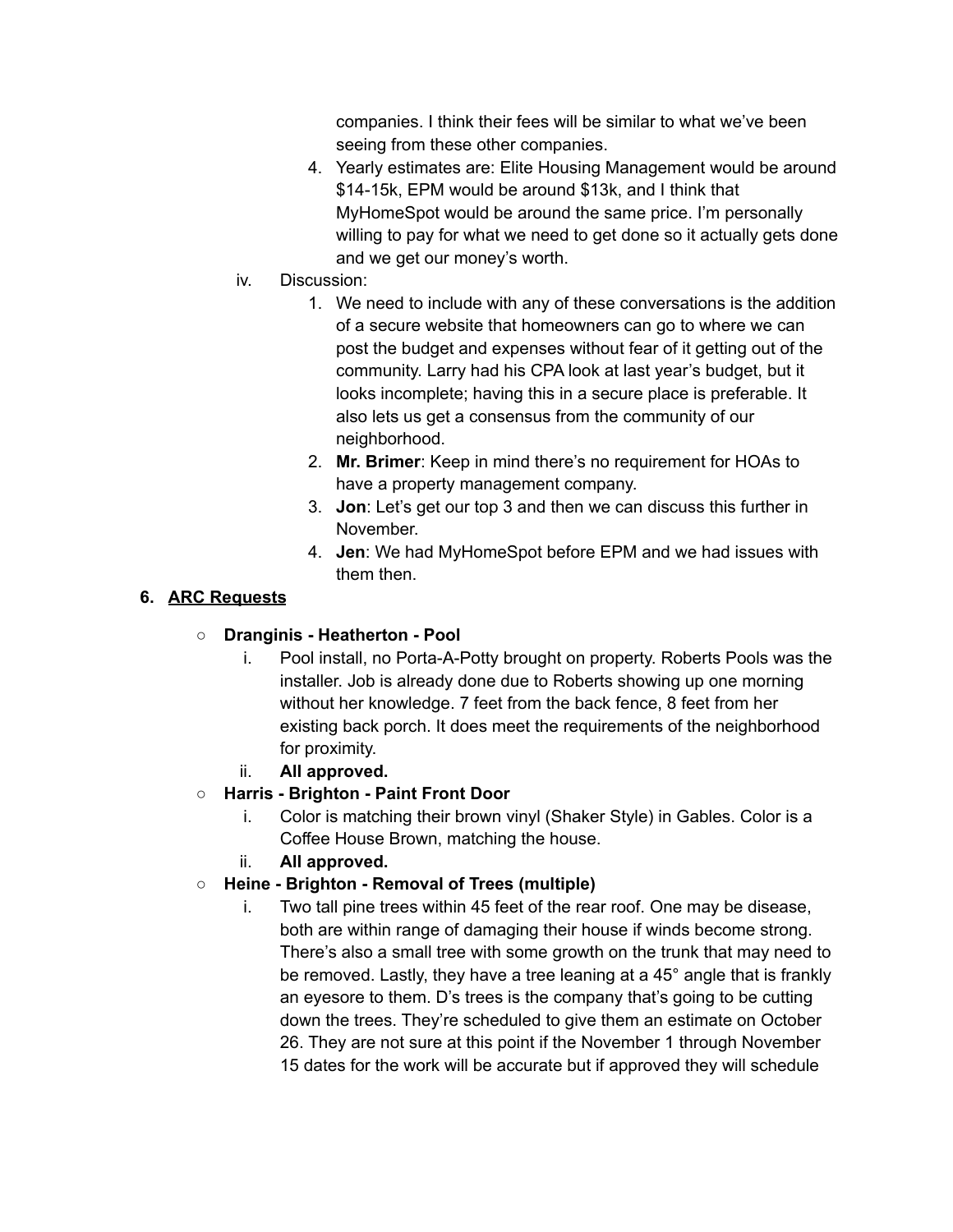as soon as D's trees can fit them into their schedule for their work. Will update us on the date once he has it.

ii. **All approved.**

# **7. Homeowner Time**

- **○ Mr. Neely** We're having a community yard sale on October 23rd? If this is going to be in person, can't we have a meeting in person too so we don't have all these technical issues? I also agree about the secure site proposed by Larry.
- **Mr. Ward** Can we get stop signs added at Iron Gate and Broadfield to make it a 3 way stop? There's an issue with the people coming in and out of the back gate and speeding on Iron Gate.
- **Mr. Ward** Can we get rid of the back gate keypad since all of Milton has the code?
	- i. We can't remove the keypad itself, but we are planning to update the back gate similar to the front gate once the front gate has been taken care of. This includes providing a specific code for things like pizza delivery, garbage, cops, ambulance, etc, so we can control it further, so we can avoid people's specific codes being given out and we can track it better who's coming and going.
- **Mr. Henderson** From an outsider/new resident, we appear unorganized. Information is either not correct or needs to be updated on the website. We all have to refer to our attorneys, and refer to verbal agreements, etc, it's embarrassing. First concern is that a resident is bringing up more questions on finances than the board members have been. There feels like a lack of transparency regarding community finances. I also believe based on the information I have that we should not continue with EPM due to the conversations I've heard and what I've seen.
- **Mr. Henderson** We have street signs that are faded and blown over, etc, and the back gate stop sign is only half the height it should be. Do we have insurance for our signs? And was a crash report ever put up for the half-height sign?
	- i. **Jon** we have tallied up all the signs that need fixing/replacing and have sent out the information and we're simply waiting on a response for how much the cost will be, etc, before we can move forward.
	- ii. **Jon** for the stop sign, we don't know who did it but we can see if it's still at a legal height or look into fixing it.
- **Mr. Henderson** I've asked about sending a survey out to the homeowners about adding a timer to the gate system yet I've not heard anything about it.
	- i. **Jon** I've asked about it and the cost would be somewhere between \$200-300 just to send out the questionnaire.
	- ii. **Karen** We've also talked to the gate people and they cited concerns about the wear and tear on running it on a timer.
	- iii. **Kaley** I will be talking to the gate company anyway today/tomorrow and I can ask your question and get back to you.